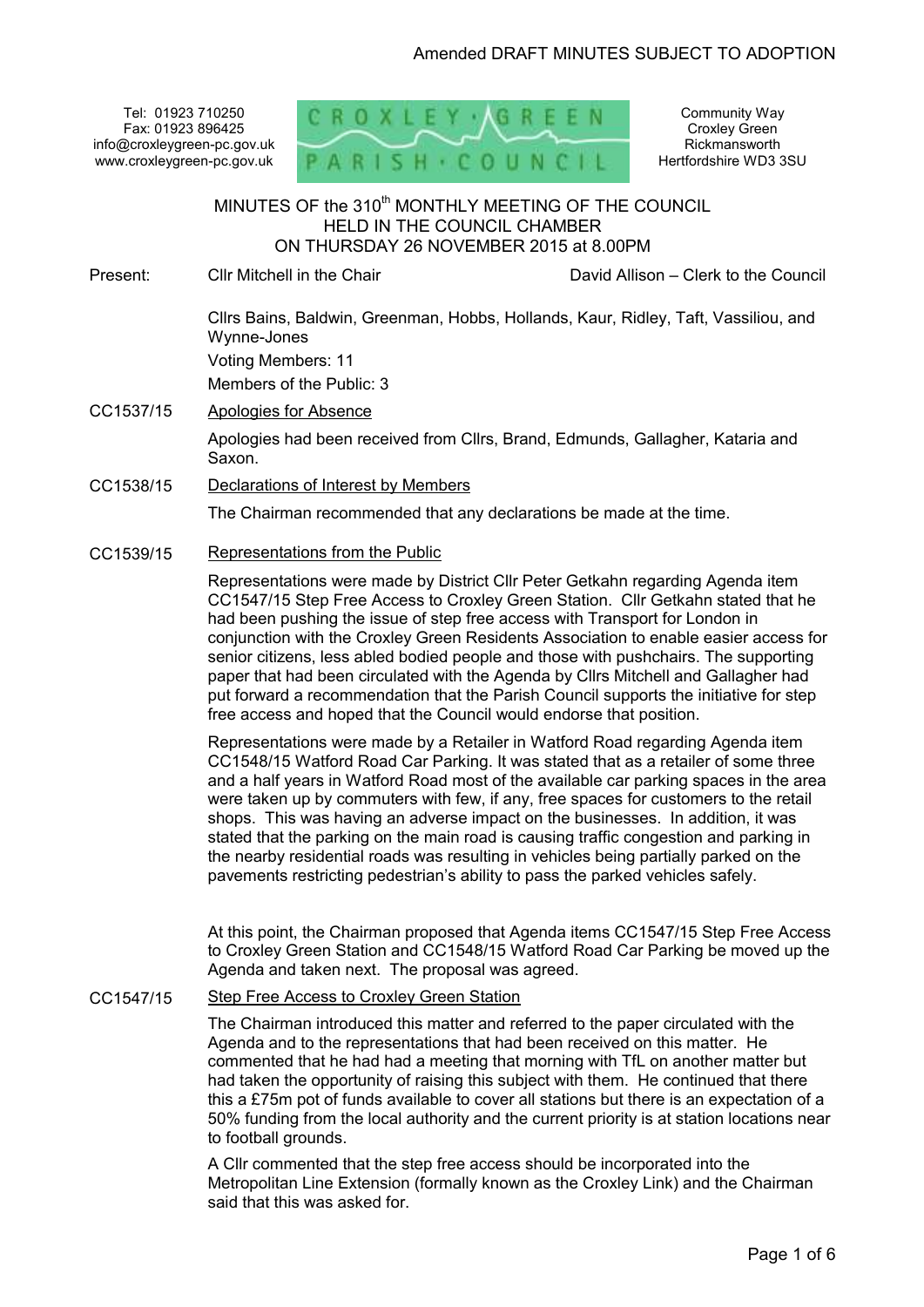A Cllr raised the matter of likely costs and it was reported that a pre-feasibility study had been carried out and details were awaited.

### **Resolved:**

- That the Parish Council formally supports the installation of step free access at Croxley Green station by TfL at the earliest practical time.
- That the Council takes any appropriate course of action to support the campaign and influence TfL until the works are complete.

### CC1548/15 Watford Road Parking

The Chairman introduced this matter and referred to the representations that had been received on this matter. He commented that the matter had been previously raised with TRDC who had indicated that they would not introduce any parking scheme without the support of residents.

A Cllr reported that a survey in a nearby residential road had shown that whilst those most affected would support parking restrictions, those a bit further away did not and it was this divergence of opinion that is not an easy one to resolve.

A Cllr commented that TRDC's approach to the local parking issues had been piecemeal and there needs to be a mass meeting of residents/businesses to discuss possible solutions and a way forward.

It was noted that that the parking on Watford Road restricts traffic flow and it was commented that other local restrictions that had been put into place had been successful.

It was proposed that a working group be established to look into this matter with a view to reporting its findings at the next meeting. Volunteers for the working group were called for.

#### **Resolved:**

- That a working group be established to look into the matter of parking on Watford Road with a view to reporting its findings at the next meeting;
- That the members of the working group be:
	- Cllr Andrew Gallagher; Cllr Jussie Kaur; Cllr Robert Ridley; Cllr Ian Taft; Cllr Cliff Vassiliou; District Cllr Peter Getkahn (peter.getkahn@threerivers.gov.uk); Bet Evans (Retailer); Linda Anderson (Retailer).
- That Cllr Gallagher be appointed Chairman of the working group.

## CC1540/15 Minutes

#### **Resolved:**

• That the Minutes of the 309<sup>th</sup> monthly meeting of the Council held on Thursday 29 October 2015 be approved and signed by the Chairman.

## CC1541/15 Matters Arising

CC1533.1/15 Council's Annual Subscription to outside bodies for 2016-17. A matter was raised and noted regarding members ability to vote on the matter of the subscription to the Croxley Green Society.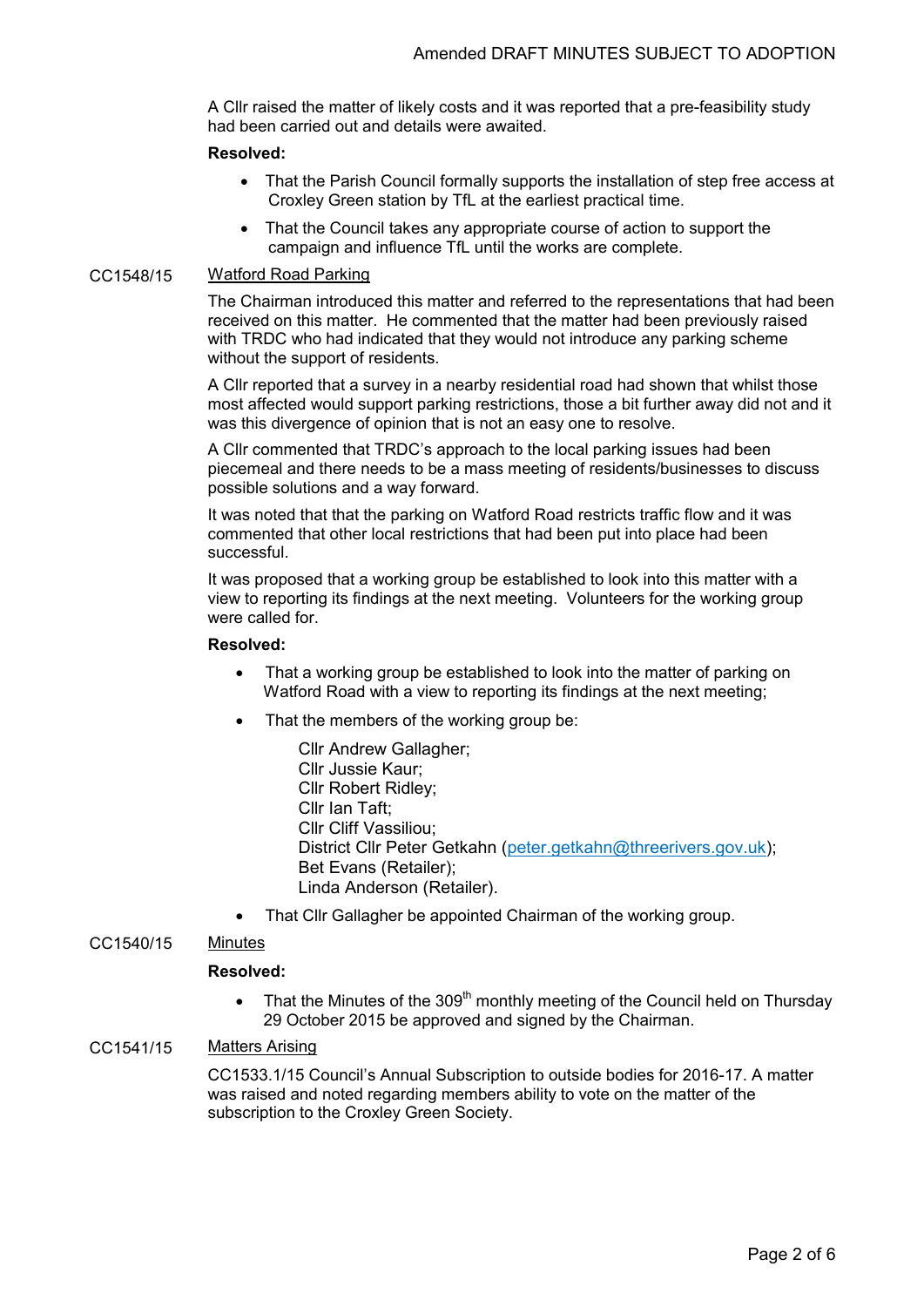## CC1542/15 Committee Reports

CC1542.1/15 Environment and Amenity Committee held on Tuesday 1 September 2015

## **Resolved:**

- That the Minutes of the Environment and Amenity Committee held on Tuesday 1 September be adopted as a report of the meeting;
- It was noted that the meeting scheduled for 6 October 2015 was cancelled due to being inquorate.
- CC1542.2/15 Matters Arising

There were no matters arising.

CC1542.3/15 Planning and Development Committee held on Wednesday 7 October and 21 October 2015

## **Resolved:**

- That the Minutes of the Planning and Development Committee held on Wednesday 7 October and 21 October 2015 be adopted as reports of the meetings.
- CC1542.4/15 Any matters arising

There were no matters arising.

CC1542.5/15 Finance and Administration Committee of Thursday 8 October 2015

#### **Resolved**:

• That the Minutes of the Finance and Administration Committee held on Thursday 8 October 2015 be adopted as a report of the meeting.

# CC1542.6/15 Matters Arising

FA1114/15, FA1108/15 Council's Website Update. It was asked what the current position was with the new website. The Clerk advised that the site had gone live that morning. The Chairman added that the Twitter account will to all intent and purposes be used primarily only to give information out rather than to enter into any twitter dialogue.

CC1543/15 Budgets 2016/17

The Chairman introduced this item and asked the Clerk to elaborate.

The Clerk advised that there had been few changes to the figures since the last version other than inclusion of two months of salaries and associated employment costs to facilitate a hand over period from the existing Clerk to a new Clerk leading up to his retirement.

It was pointed out that new budget submissions must be received by the end of November.

## **Resolved:**

• that the draft budget v5 dated 13/11/15 be noted.

### CC1544/15 Elections Expenses 2011

The Chairman introduced this item and asked the Clerk to elaborate. The Clerk explained for the benefit of new members that in April 2014 all Parish Councils' received an email from TRDC out of the blue advising that they would be receiving an invoice for the 2011 Election expenses. This had come as somewhat of a surprise and accordingly the Parish Clerks collectively took the matter up with TRDC.

The Clerk continued that as a result of discussions with TRDC a proposal had been put forward by the Chief Executive of TRDC to bring the matter to a conclusion. The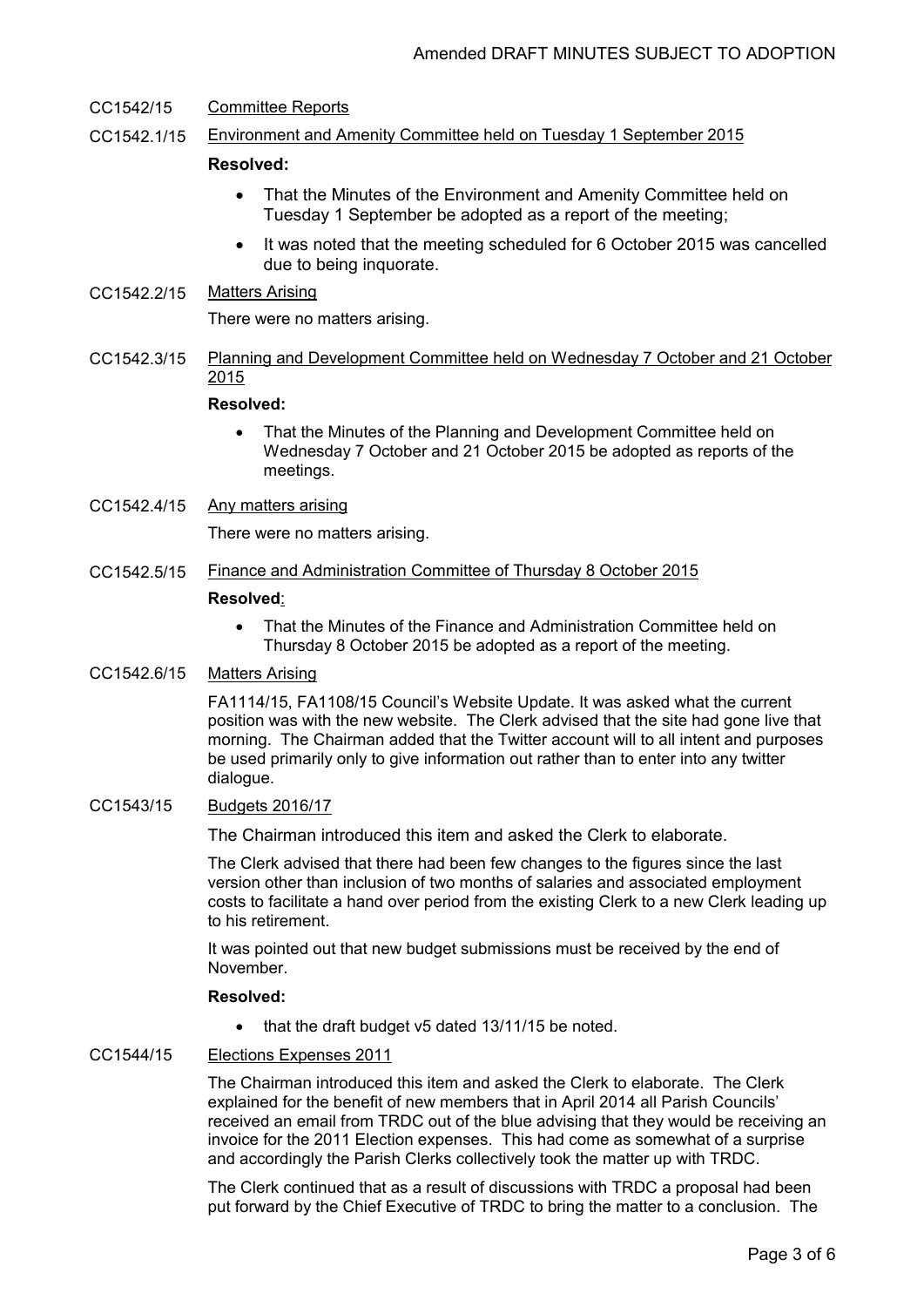details of the proposal were circulated with the Agenda and would mean that a revised charge of £5,809.81 was being put forward for acceptance, a reduction from the original £11,615.62.

The Clerk brought to Members attention that Abbots Langley Parish Council had already discussed the discounts offered by TRDC and had accepted their revised figures. However, in doing so they had also agreed that they would refuse payment of any election expenses invoices received after 31 December in any year in which ordinary elections are held. The Clerk suggested that this Council should consider making a similar provision.

## **Resolved:**

- that the discounted election expenses of £5,809.81 be accepted and paid to TRDC on receipt of a valid invoice;
- that this Council would refuse payment of any election expenses invoices received after 31 December in any year in which ordinary elections are held.

## CC1545/15 Projects and Working Group Update

This matter was introduced by the Chairman who proceeded to go through the list of current projects and seek updates from lead Councillors.

#### **Sustainability**

The Chairman reported that after the new web site is up and running, information about sustainability will be drafted and included on the site.

#### Tree Planting

The Chairman advised that he had spoken with County Councillor Steve Drury about this as he had funds potentially available and locations were now being sorted out.

#### Neighbourhood Plan

The Chairman reported that considerable work had gone into developing the Neighbourhood Plan and he thanked the Cllrs who had been working on it. He reported that it is intended to get to a final consultation draft within the next three to six months, after which it would be presented to TRDC, be independently reviewed by an inspector leading to a referendum for acceptance.

#### Community Plan

The Chairman advised that the Community Plan was continuing to be developed in parallel with the Neighbourhood Plan.

#### Canal Partnership

The Clerk advised that the Canal Adoption Scheme is in place and a number of volunteer days had been held. The turnout at the last volunteer day was very disappointing so it was the intent that a yearly schedule will be put together that can be actively provided rather than through ad hoc days.

#### Market

The Chairman reported that this had been arranged for Saturday 19 December outside Croxley Green Library.

#### WW2 VE/VJ Commemorative Service

This event did not take place and the funding was vired to upgrade the electrical control units for the Christmas festive lighting to new electrical standards.

### Stained Glass Window or Etched Doors at All Saints' Church

The Clerk advised that any progress on this would need to be by way of a Grant application which the Council would consider at the time of submission.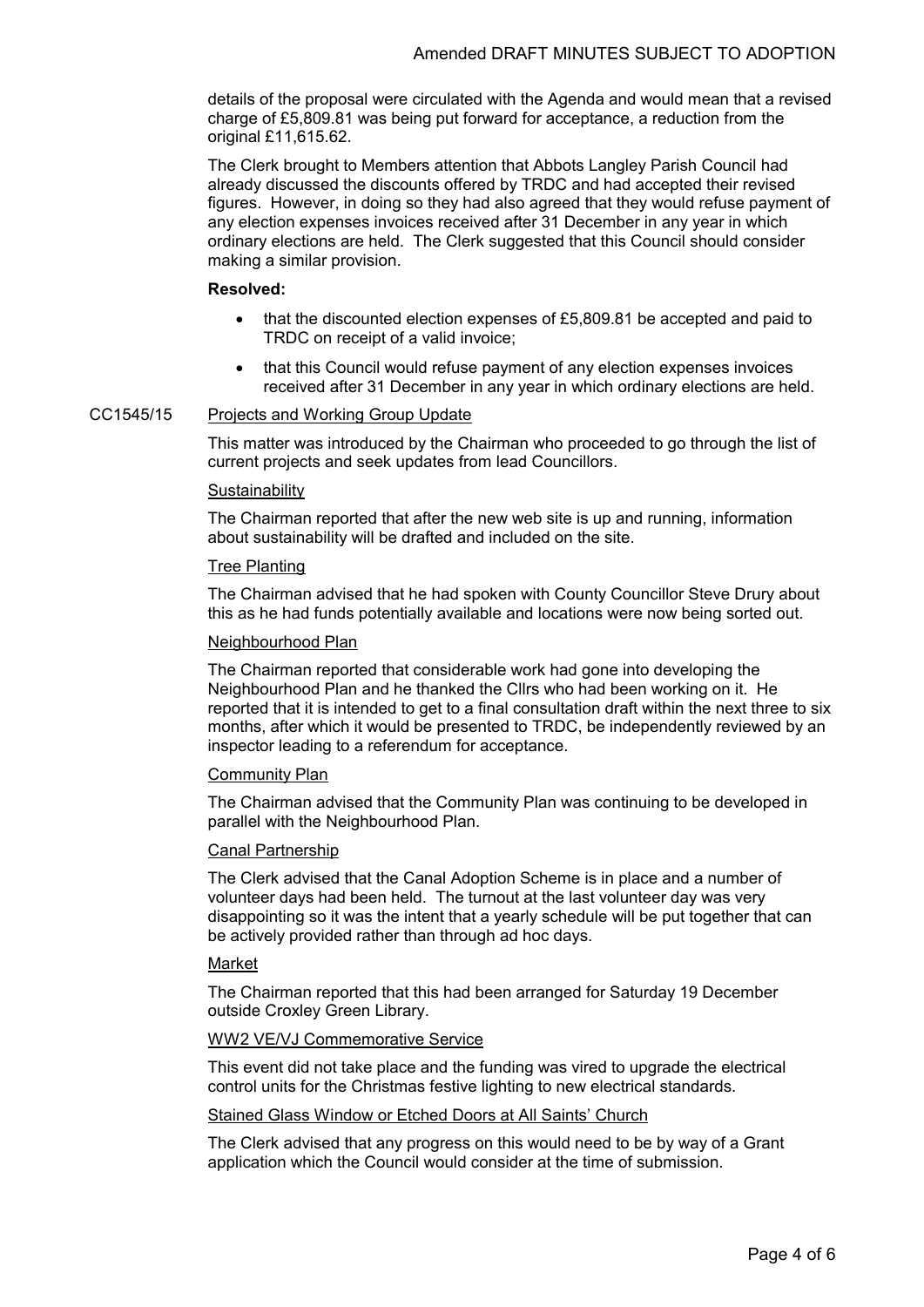## Stones Orchard

In the absence of Cllr Edmunds, the Clerk advised that a site meeting had been arranged with the Rangers but had been cancelled at the last minute. A Cllr said that he had expressed interest in helping with this project but had not been advised that such a meeting was to take place. The Clerk noted the point and would advise Cllr Edmunds accordingly.

## Poppies on The Green

It was reported that the poppies on the lamp posts across the Green were received exceptional well as a further tribute for Remembrance Day.

### Bird Boxes

Cllr Wynne-Jones reported that the bird boxes last year were made by the Rangers and the Clerk offered further assistance again. Cllr Wynne-Jones commented that perhaps consideration should also be given to purchasing some.

#### Senior Citizen's Outing

It was reported that the outing to Clapton proved popular and was very successful.

Dog Show

It was reported that the Dog Show was a big success.

Wassail

It was reported that this will take place on Sunday 17 January 2016.

## **Hedging**

This is part of the Stones Orchard item reported earlier.

## Picnic in the Park

It was reported that this event did not take place but the funds were vired to pay for the brass band for the Remembrance Day Parade.

#### Virtual Notice Board

The Clerk advised that this part of the website update.

The Chairman then updated Members regarding current working groups:

Parish Pump magazine – it was reported that a meeting had taken place and options discussed including a reduction in the number of pages. Unfortunately no further progress has been made. The Chairman proposed that the matter should be left with the Clerk to progress with Cllr Bains and Cllr Greenman with Cllr Vassiliou assisting with advertising as appropriate.

## **Resolved:**

• that the matter should be left with the Clerk to progress with Cllr Bains and Cllr Greenman with Cllr Vassiliou assisting with advertising as appropriate.

Land Acquisition – the Chairman reported that following the Joint Parish Councils meeting with TRDC in October, TRDC provided a more positive response to this matter and that a meeting would be set up to start discussions in more detail. The Chairman added that this was another matter where the Parish Council's interested in land acquisition would be working together. A meeting date is yet to be advised.

Review of Council (Working and Meetings) – The Chairman advised that the group had now held two meetings and been looking at the workings and structure of other Councils.